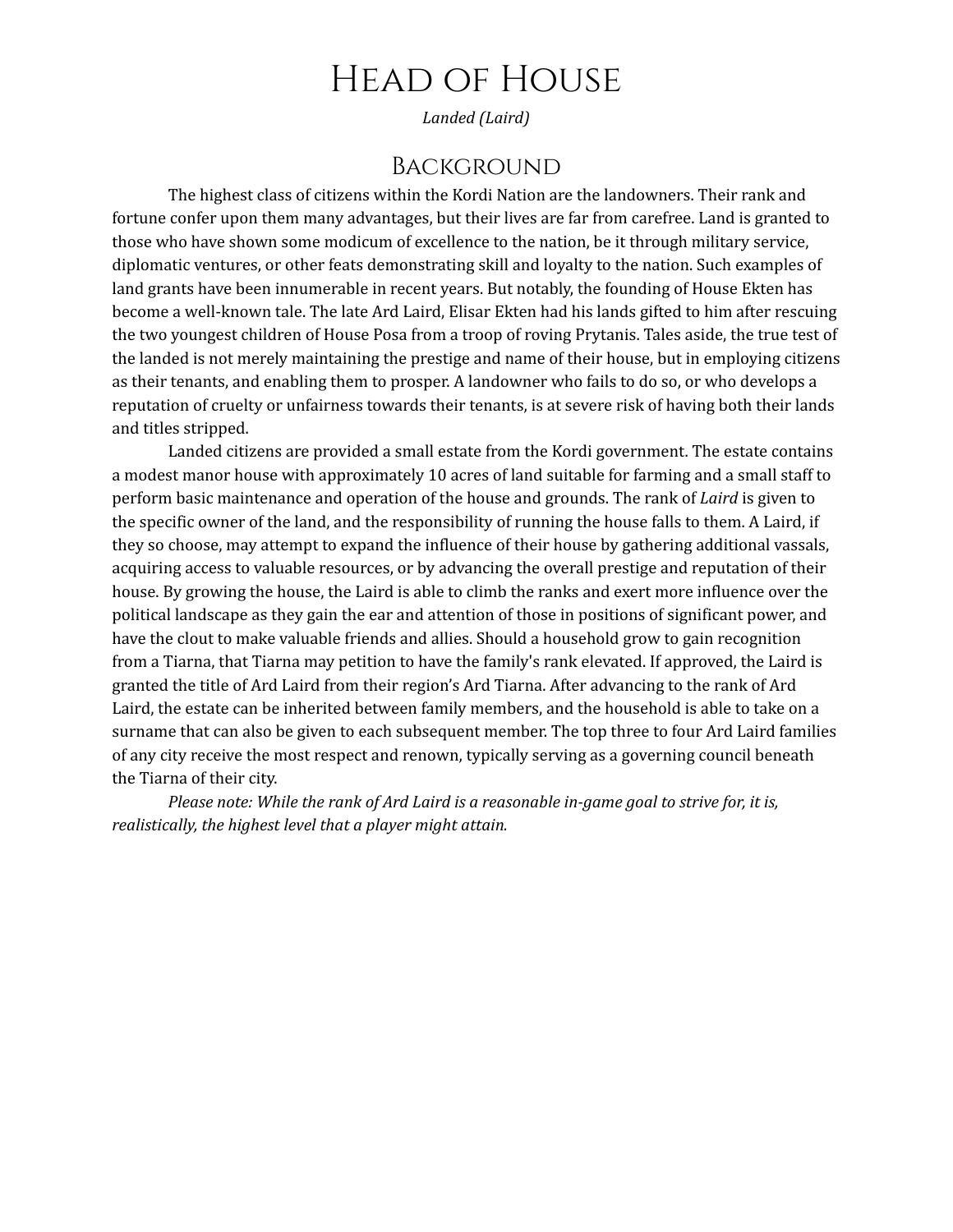## Progression

| Level                    | Requirement                                         | Time         | <b>In-game Benefits</b>                                                       |
|--------------------------|-----------------------------------------------------|--------------|-------------------------------------------------------------------------------|
| <b>Fledgling House</b>   | Obtain 2 new Assets over<br>the course of 2 events. | 2 events     | Maintain a ledger of 10 Assets<br>Skill: Household Management                 |
| Notable House            | Obtain 2 new Assets over<br>the course of 2 events. | +2<br>events | Maintain a ledger of 20 Assets<br>Skill: Leverage Asset                       |
| <b>Prominent House</b>   | Obtain 2 new Assets over<br>the course of 2 events. | +2<br>events | Maintain a ledger of 30 Assets<br>Skill: Advanced Management                  |
| <b>Influential House</b> |                                                     |              | Maintain a ledger of any number of<br><b>Assets</b><br>Skill: Exert Influence |

# **MECHANICS**

The structure of nobility in Kordi is based largely on the success and influence of each individual house. The influence and ranking of nobility can and often do change rapidly as the noble houses compete to build up their households to climb the ranks. The success and status of a household are measured by scores in four different categories: Land Holdings, Personnel, Resources, and Prestige.

*Land Holdings:* This represents the physical land that the family has control over. Land is assigned to families by the Ard Tiarnas in control of that area, typically as a reward or payment for some form of service. Landholdings carry significant weight as they are a direct measure of a particular family's standing with the higher nobility.

*Personnel:* Personnel represents the vassals that fall under the protection of a particular household. A laird will typically make an arrangement to pay either a stipend or some other form of payment in exchange for goods or services that a person may be able to provide. This particular score represents only the actual person themself.

*Resources:* Resources represent the household's access to various goods or notable natural resources that they may leverage in some manner. Resources may come from vassals that the household has made agreements with or may come naturally with the acquisition of land and can be further unlocked with appropriate personnel

*Prestige:* Prestige represents the overall notoriety and esteem of a house. Prestige can come in many forms and can manifest as a standalone asset or can be paired with a person or resource. For example, a statue in itself would provide prestige to a household as would having a skilled jeweler on retainer. Prestige varies widely and the effects can grow or diminish as situations dictate.

The job of a head of house is to obtain and manage the various assets of the house. Each asset will receive a cost which signifies the expenses associated with maintaining that asset and revenue that signifies the value and income the household is able to generate off that asset.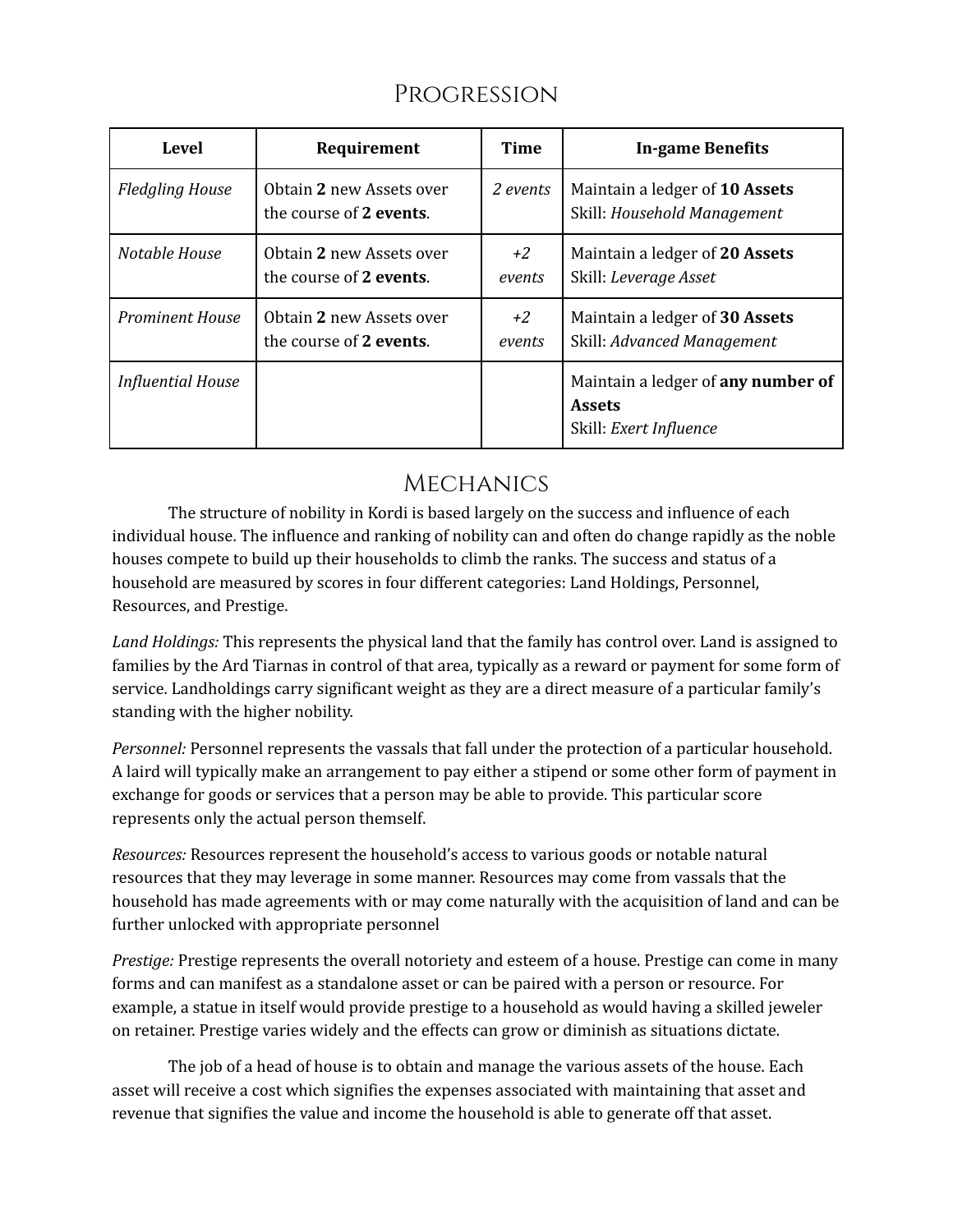Although assets may be assigned costs or revenue of zero, all assets are scored within one or more categories which represent their influence in the house.

As a household gains assets, it will be forced to balance the costs and revenue generated with each asset and attempt to expand its influence. The values associated with each asset are dynamic and can change over time either by external influences or by direct actions from the household itself. Assets also are not entirely independent. While each asset has its own individual values assigned, the presence or strength of another asset may have a positive or negative impact on its value.

### Blood Feud

A noble household is permitted to initiate a "Blood Feud" with another noble house in order to usurp the other household's position and acquire their assets. The rules of the feud are simple, once the feud has been declared officially, the aggressor must completely eliminate all living family members tied to a particular noble house. During the feud, any aggression directed by either party towards the other may not be addressed by the law, however, no outside parties are permitted to interfere. A feud must be completed within two years of becoming official, after which the feud is automatically conceded and the aggressor must cease all activities.

In the event the aggressor is successful in eliminating the entire household, they obtain all remaining assets and assume the ranking of the household they eliminated. No legal recourse can be taken against the victorious house. If the aggressor is unsuccessful, the entire attacking house is then eliminated in turn by the government, and all assets are given to the surviving house as repayment for their losses. Once a feud is officially called no treaties or ceasefires can be reached which would save both houses; only one house may remain after the conclusion of the feud.

### House Ranking

Aside from the blood feud, a house may also advance by gathering assets thus increasing the house's overall score. After becoming an *Influential House*, the score of the house will determine which of the upper ranks they fall into. The additional rankings are as follows:

Distinguished (Score of 150 - 200) Prestigious (Score of 200 - 275) Renowned (Score of 275 - 350) Legendary (Score of 350+)

#### Skills

**Household Management (2)** Spend your between-game action tending to an aspect of your household. Describe your intended action or desired information on the asset you wish to attend to. Actions taken via this skill may be used to influence aspects of the household and allow the head to direct some of the actions or development of their assets. Gathering information will provide the head with a detailed summary of the status and pertinent information regarding a particular part of their house.

**Leverage Asset (2)** Exert your leverage over one of your assets to acquire some form of in-game material gain. Any items obtained through *Leverage Asset* will be provided in your character bag at the following event.